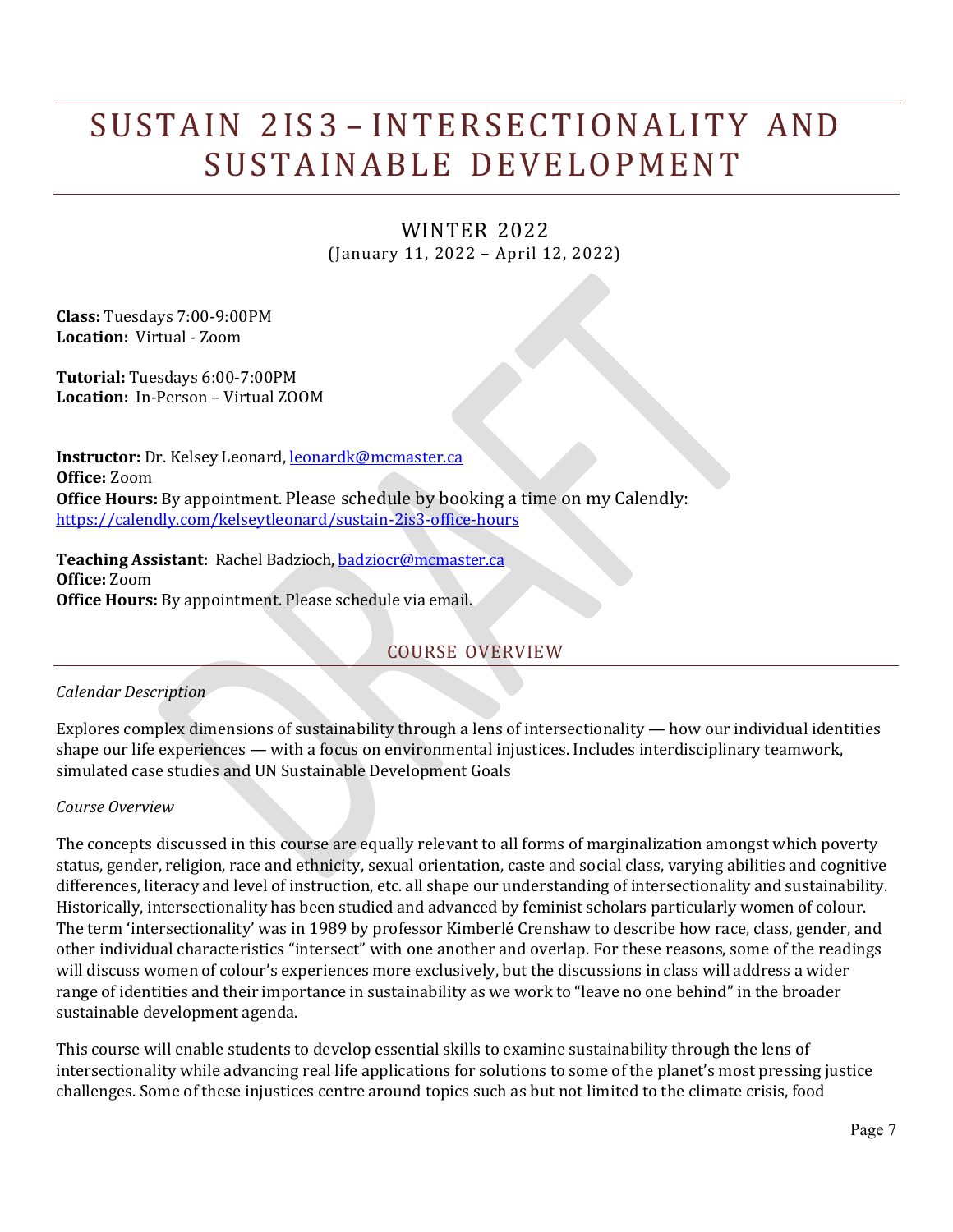insecurity, environmental racism, gender inequality, water insecurity, and ocean exploitation.

Through various case studies, students will gain a deeper understanding of a range of social processes influencing sustainability and justice movements. Utilizing the Sustainable Development Goals students will develop solutions to pressing injustices facing our global society.

# COURSE LEARNING OBJECTIVES

By the end of the course, students will be able to:

- Demonstrate an understanding of sustainability as complex interconnections between economics, culture, and the environment, and explain the significance of intersectionality in the context of sustainability.
- Develop a skillset to think critically and thoughtfully about the theoretical concepts for discussing development from an intersectional perspective.
- Apply a critical understanding of the intersectionality of identities and sustainability with concepts including power relations, environmentalism, politics, global health, class, race, religion, social movements, colonialism, economic development, and peace and justice movements.
- Reflect on a variety of sustainable development justice movements and their connection to intersectionality.

# COURSE STRUCTURE

SUSTAIN 2IS3 will include readings and learning resources, facilitated class discussions, and written assignments, which are aimed to assist students in mastering the course material and enhance their experiential learning.

# ONLINE COMMUNICATION PLATFORMS

This course uses Avenue to Learn to post assignments, rubrics, readings, and other notices. It is important to visit Avenue to Learn regularly to be kept informed of any new information. Most course assignments will be submitted via Avenue to Learn [\(http://avenue.mcmaster.ca/\).](http://avenue.mcmaster.ca/))

Classes will take place using Zoom.

Additional non-course-specific information, including events and opportunities, will be shared using MacSustain social media platforms, specifically **Facebook**, Instagram, and Twitter.

# REQUIRED READINGS, INSTRUCTIONAL VIDEOS, AND LEARNING RESOURCES

Consistent with the goals of the Sustainable Future Program, all readings, instructional videos, and learning resources are available via open access and can be found on Avenue to Learn. There is no required textbook for this course.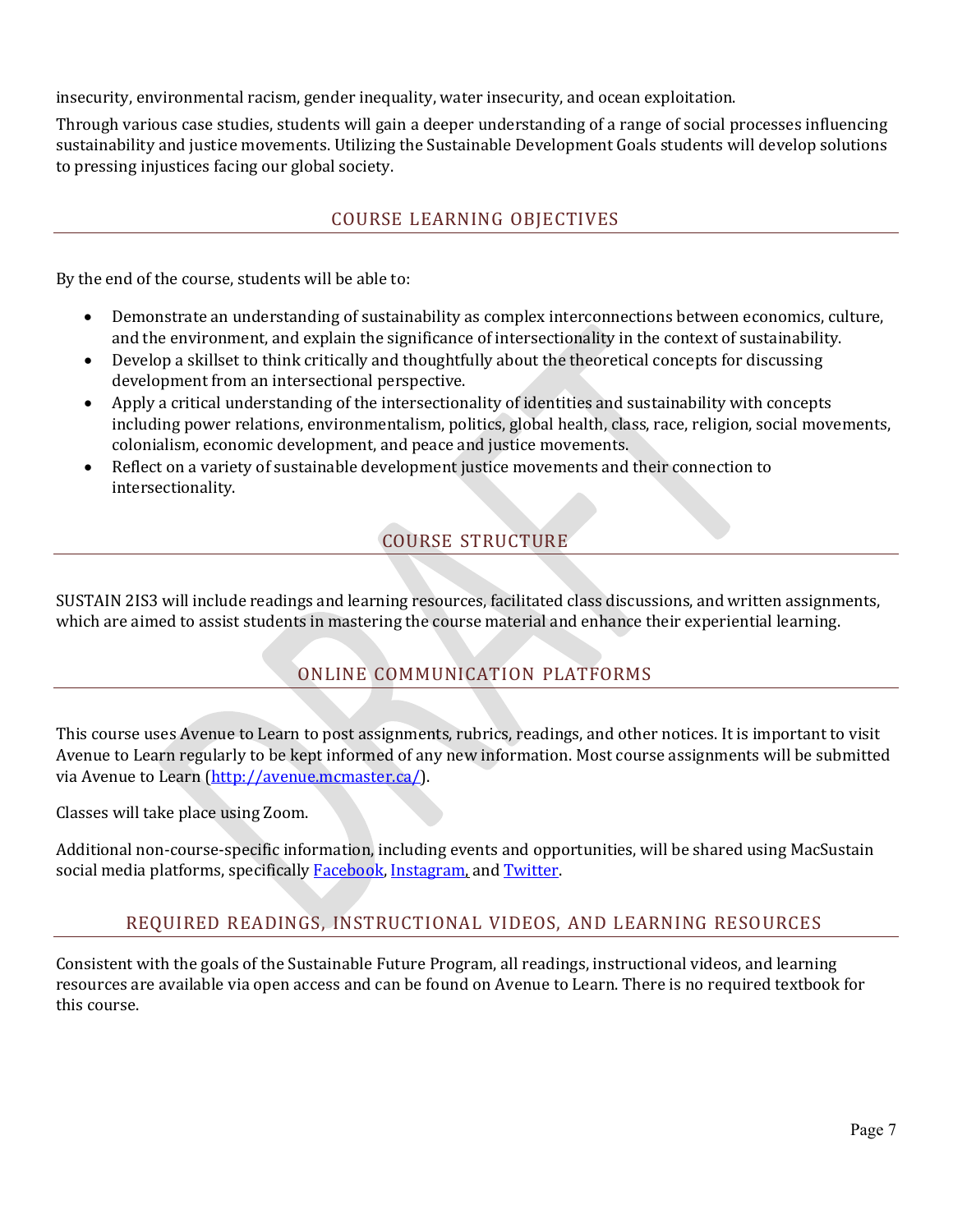### COURSE DESCRIPTION AND PROCESS

### EVALUATION

Please note that detailed guidelines and marking rubrics for each assignment can be found on Avenue to Learn.

#### *Weekly Reflections 20%*

Following class each week, students will reflect on course readings and/or lectures.

Students will be given a reflection prompt and guidance following each class. The reflections are casual and should not take more than  $\sim$  30 minutes to complete.

#### *Mapping Water Assignment 15%*

Students will explore the meaning of water by venturing out into their community to explore the waterscape closest to them. Water justice depends on understanding our individual and collective relationship to water. Mapping affords a powerful lens through which to understand our current hydro-imagination of borders, boundaries, and intersectional identities. More detailed assignment information will be provided in lecture.

#### *Film Review 15%*

Students will submit a reflective writing assignment on one film watched during the term. Students will explore real-life implications of sustainable development and intersectionality and reflect on opportunities for achieving distributive, procedural, and recognition justice. More detailed assignment information will be provided in lecture.

#### *Term Reflection 15%*

Students are encouraged to utilize their weekly self-reflections or a personal journal to reflect on their experiences and learning. Students are then encouraged to pull from these personal reflections to prepare a final term reflection of academic quality. Students are encouraged to reflect on the challenges they faced, things that worked well, what they could have done differently, and how they can continue their learning.<br>  $\circ$  Format: Word format.

- o **Format**: Word format.
- o **Word Limit**: 2,000 words (Flexible. Do not feel pressured toreach 2000 or constrained to keep within it)
- **Sources**: Minimum of three sources, at least one fromclass/readings and at least one outside source.
- o **Rubric**: Evaluation for the final reflection will be based on theinformation found in the Report on Guided Reflection.

### *Final Project - Podcast Pitch 35%*

For this assignment students will be pitching an idea for a potential podcast. Students will compile a 3-5 minute audio recording designed to "sell" the class on their idea. The pitch should introduce us to their vision for the podcast: What will the podcast be about? What kind of audience might it appeal to? What are some similar podcasts to it out there? What will it sound like? How will they record it and how often? While students need to provide some basic outline of the project, they should also do so creatively by using sound to bring their pitch to life. It should include their voice, background music or soundtracks, as well as sound effects and other editing choices. The Podcast should address one of the course themes on Intersectionality, Sustainability, Justice and the SDGs. The project will be divided across three assignments proposal, audio, and poster presentation. Detailed instructions for each assignment will be provided on A2L.

### *Final Report Page (Optional)*

Each student has the opportunity to prepare a one-page report. A selection of the report pages will be included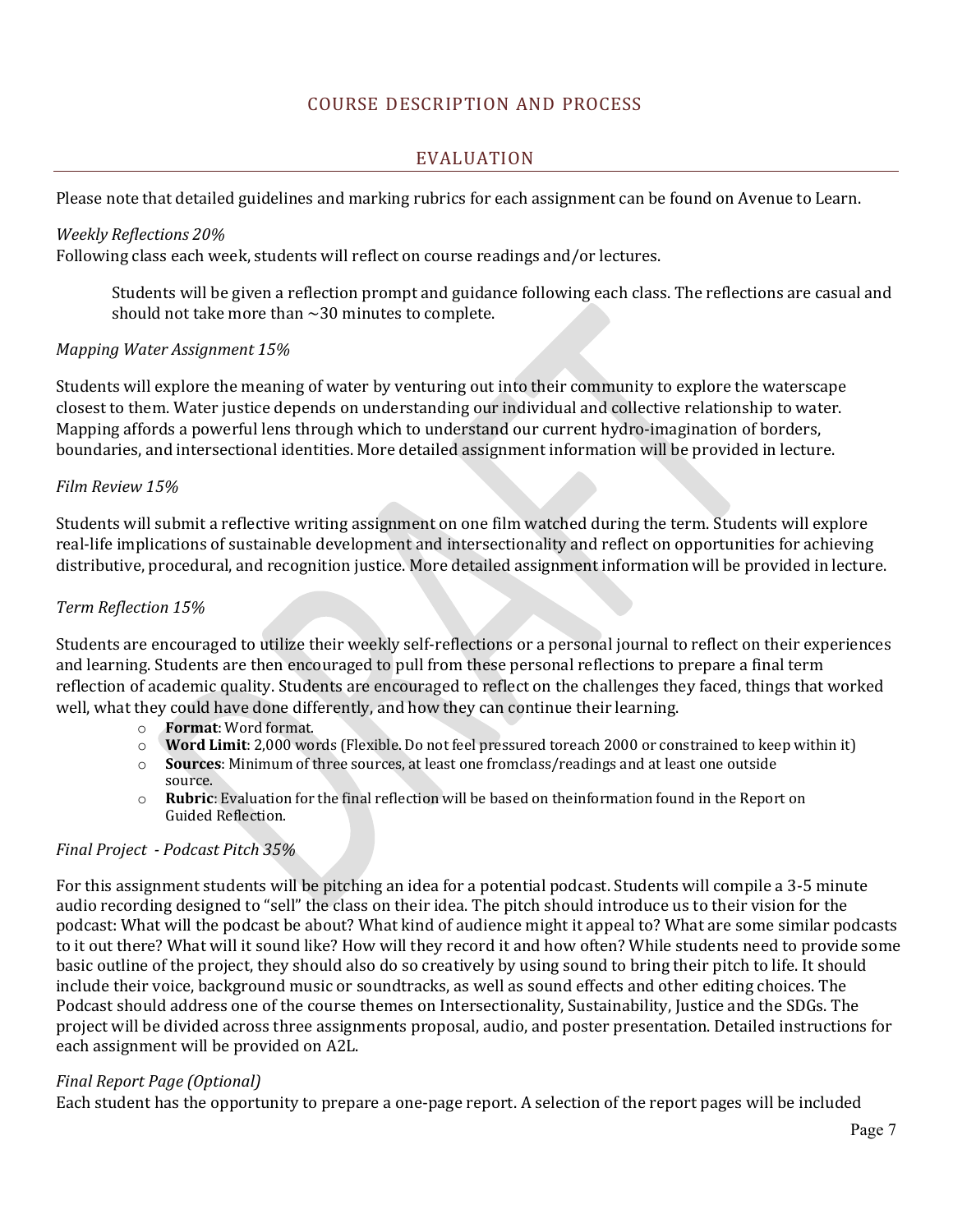within the McMaster Academic Sustainability Programs Annual Report and published online. A Final Report Page Template can be found on A2L, and samples of past reports can be found online here. The Final Report Page will highlight your podcast pitch project. Each report page should also include a relevant and eye-catching photo. More details will be provided on submission protocol.

### TENTATIVE SCHEDULE

# CONTENT OUTLINE BY TOPIC (COURSE SCHEDULE)

| <b>Week</b>         | <b>Unit/Topic</b>                                                                            | <b>Readings/Activities (TBD)</b>                                                                                                                                                                                                                                                                                         |
|---------------------|----------------------------------------------------------------------------------------------|--------------------------------------------------------------------------------------------------------------------------------------------------------------------------------------------------------------------------------------------------------------------------------------------------------------------------|
| January 11,<br>2022 | Introduction +<br>Intersectionality                                                          | Course Introduction; Review of Syllabus                                                                                                                                                                                                                                                                                  |
| January 18,<br>2022 | Sustainable<br>Development +<br>Environmental<br>Justice<br>15 UFE                           | <b>Readings</b><br>Menton, M., Larrea, C., Latorre, S., Martinez-Alier, J., Peck, M., Temper, L., &<br>$\bullet$<br>Walter, M. (2020). Environmental justice and the SDGs: from synergies to<br>gaps and contradictions. Sustainability Science, 15(6), 1621-1636.<br><b>Assignments</b><br><b>Weekly Reflection Due</b> |
| January 25,<br>2022 | Sustainable<br>Development +<br>Environmental<br>Racism<br>REDUCED<br>INEQUALITIES           | Screening of There's Something in the Water (2019)<br><b>Readings</b><br>Waldron, I. (2018). Re-thinking waste: mapping racial geographies of<br>violence on the colonial landscape. Environmental Sociology, 4(1), 36-53.<br><b>Assignments</b><br><b>Weekly Reflection Due</b>                                         |
| February 1,<br>2022 | Sustainable<br>Development +<br><b>Gender Justice</b><br><b>GENDER</b><br>EQUALITY<br>5      | <b>Readings</b><br>Matthyse, L. (2020). Achieving gender equality by 2030: Transgender<br>equality in relation to Sustainable Development Goal 5. Agenda, 34(1),<br>124-132.<br><b>Assignments</b><br><b>Weekly Reflection Due</b><br>Film Review Due                                                                    |
| February 8,<br>2022 | Sustainable<br>Development +<br><b>Water Justice</b><br><b>CLEAN WATER</b><br>AND SANITATION | <b>Readings</b><br>Sultana, F. (2018). Water justice: why it matters and how to achieve<br>it. Water International, 43(4), 483-493.<br><b>Assignments</b><br><b>Weekly Reflection Due</b>                                                                                                                                |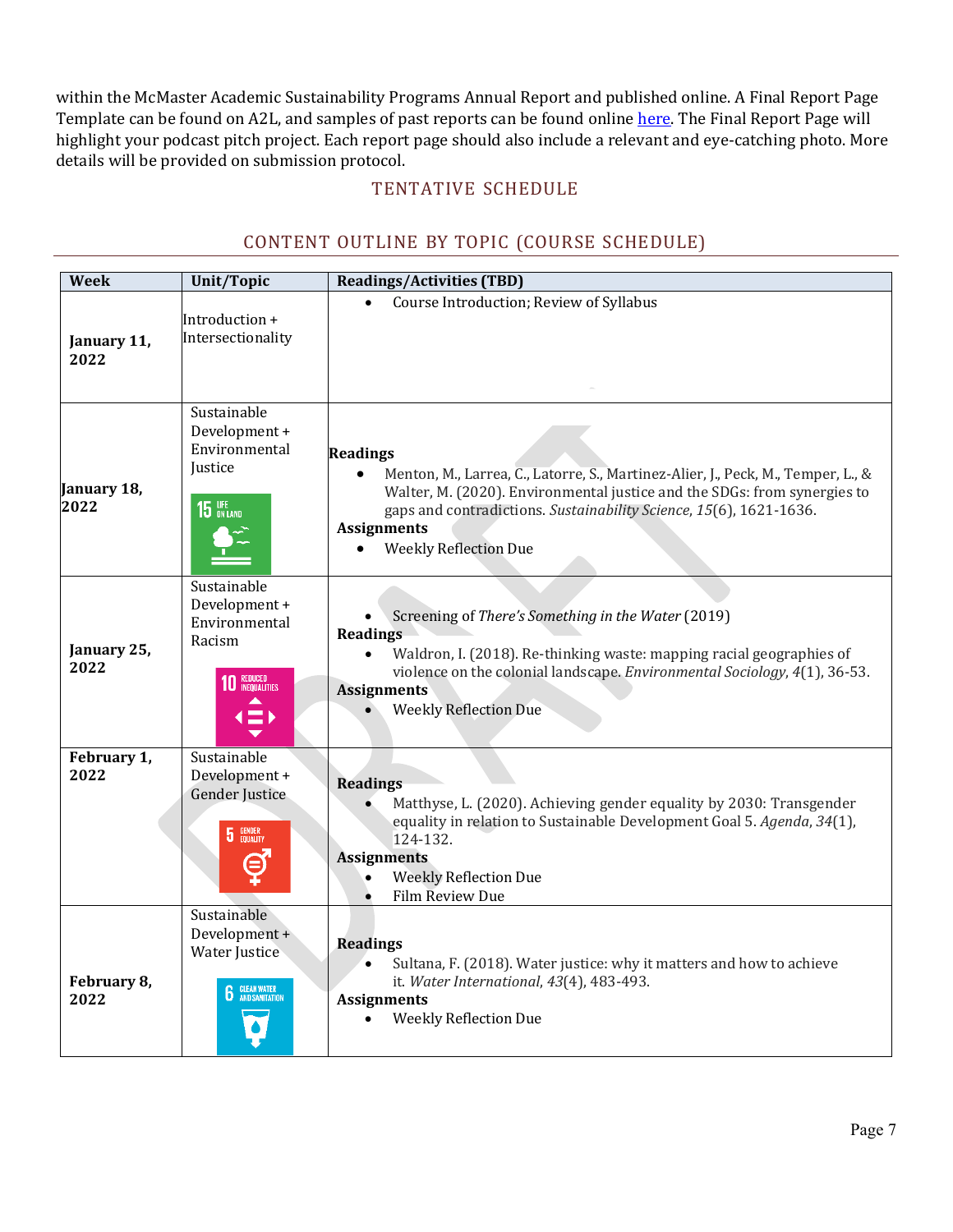| February 15,<br>2022 | Sustainable<br>Development + the<br>Ocean Justice<br><b>14 UFE</b> BELOW WATER<br>تتتنت | <b>Readings</b><br>Bennett, N. J., Blythe, J., White, C. S., & Campero, C. (2021). Blue growth<br>$\bullet$<br>and blue justice: Ten risks and solutions for the ocean economy. Marine<br>Policy, 125, 104387.<br><b>Assignments</b><br><b>Weekly Reflection Due</b><br>$\bullet$ |
|----------------------|-----------------------------------------------------------------------------------------|-----------------------------------------------------------------------------------------------------------------------------------------------------------------------------------------------------------------------------------------------------------------------------------|
| February 22,<br>2022 | Mid-term Recess                                                                         | No Class                                                                                                                                                                                                                                                                          |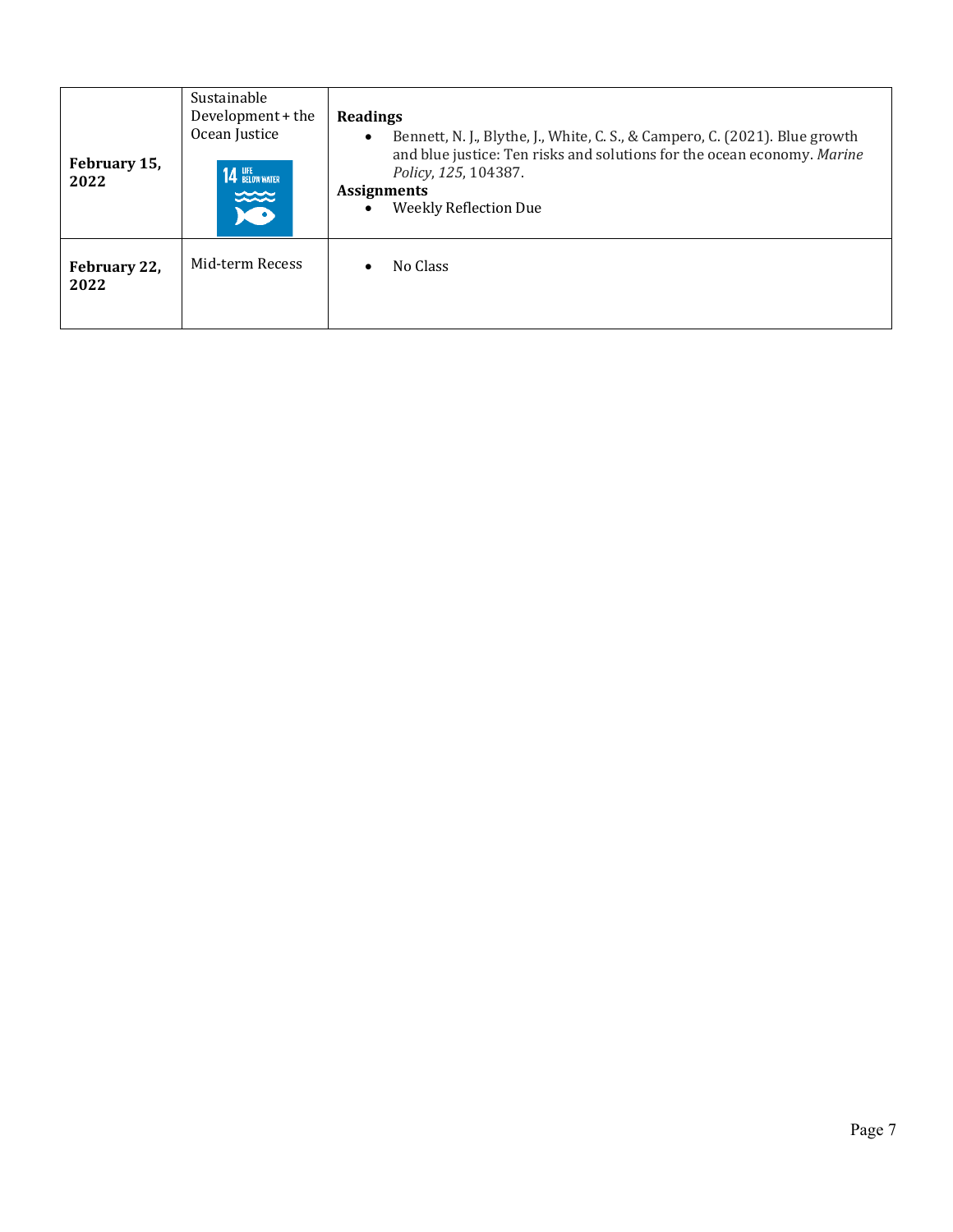| March 1, 2022  | Sustainable<br>Development +<br>Food Justice<br>$2$ $^{ZER0}_{HUNGER}$                                     | <b>Readings</b><br>Gilbert, J. L., & Williams, R. A. (2020). Pathways to reparations: land and<br>healing through food justice. Human Geography, 13(3), 228-241.<br><b>Assignments</b><br><b>Weekly Reflection Due</b><br>Water Mapping Assignment Due                                                                                                                                                                                         |
|----------------|------------------------------------------------------------------------------------------------------------|------------------------------------------------------------------------------------------------------------------------------------------------------------------------------------------------------------------------------------------------------------------------------------------------------------------------------------------------------------------------------------------------------------------------------------------------|
| March 8, 2022  | Sustainable<br>Development +<br>Climate Justice<br>13 CLIMATE                                              | <b>Readings</b><br>Kaijser, A., & Kronsell, A. (2014). Climate change through the lens of<br>intersectionality. Environmental politics, 23(3), 417-433.<br>Schlosberg, D., & Collins, L. B. (2014). From environmental to climate<br>$\bullet$<br>justice: climate change and the discourse of environmental justice. Wiley<br>Interdisciplinary Reviews: Climate Change, 5(3), 359-374.<br><b>Assignments</b><br><b>Weekly Reflection Due</b> |
| March 15, 2022 | Sustainable<br>Development +<br><b>Energy Justice</b><br>AFFORDABLE AND<br>CLEAN ENERGY                    | <b>Readings</b><br>Villavicencio Calzadilla, P., & Mauger, R. (2018). The UN's new sustainable<br>development agenda and renewable energy: the challenge to reach SDG7<br>while achieving energy justice. Journal of Energy & Natural Resources<br>Law, 36(2), 233-254.<br><b>Assignments</b><br><b>Weekly Reflection Due</b><br>$\circ$<br>Podcast Pitch Proposal Draft Due<br>$\circ$                                                        |
| March 22, 2022 | Sustainable<br>Development +<br>Reproductive<br>Justice<br><b>O</b> GOOD HEALTH<br><b>J</b> AND WELL-BEING | <b>Readings</b><br>Ross, L. J. (2017). Reproductive justice as intersectional feminist<br>$\bullet$<br>activism. Souls, 19(3), 286-314.<br><b>Assignments</b><br>Weekly Reflection Due                                                                                                                                                                                                                                                         |
| March 29, 2022 | Sustainable<br>Development +<br>Air Pollution<br>Justice<br>SUSTAINABLE CITIES<br>AND COMMUNITIES          | <b>Readings</b><br>Jennings, V., Reid, C.E. & Fuller, C.H. Green infrastructure can limit but not<br>solve air pollution injustice. Nat Commun 12, 4681 (2021).<br>https://doi.org/10.1038/s41467-021-24892-1.<br><b>Assignments</b><br><b>Weekly Reflection Due</b><br>Podcast Pitch Audio Submission Due                                                                                                                                     |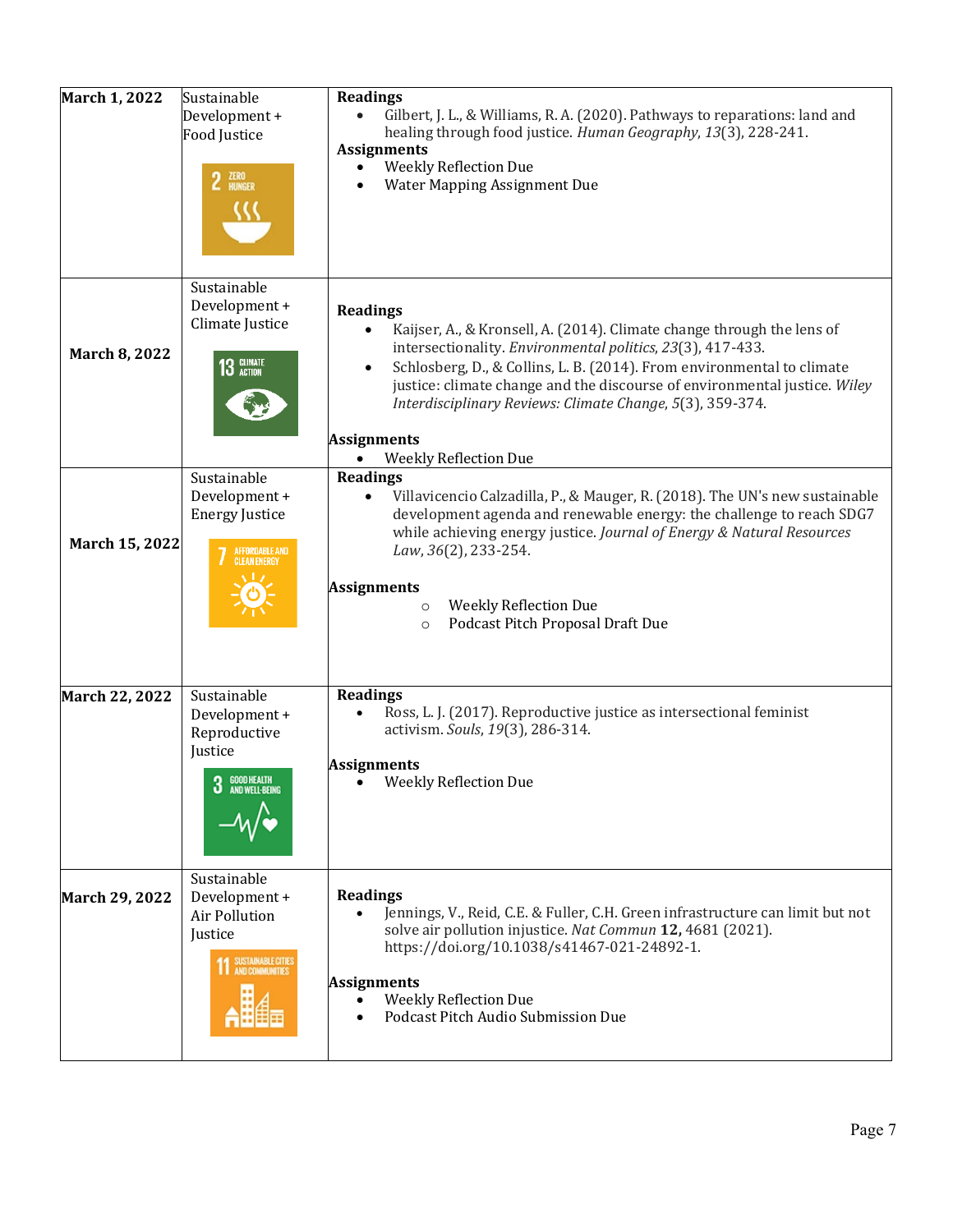| April 5, 2022                                     | Podcast Pitch<br>Presentations | <b>Podcast Pitch Presentations</b> |  |  |  |
|---------------------------------------------------|--------------------------------|------------------------------------|--|--|--|
| April 12, 2022                                    | Podcast Pitch<br>Presentations | <b>Podcast Pitch Presentations</b> |  |  |  |
|                                                   |                                |                                    |  |  |  |
| Final Term Reflection Due Tuesday, April 26, 2022 |                                |                                    |  |  |  |

# COURSE-SPECIFIC POLICIES

### *Class Attendance & Participation*

Students are expected to attend each class, be on time and stay for the full duration. Additionally, students are expected to be fully present, which includes removing all potential distractions, demonstrating respect for their own learning and the experience of those around them, and participating in activities and discussions.

### *Assignment Submission Guidelines*

*Format:* To ensure the instructor can include detailed feedback and comments, assignments should be submitted in Word format via Avenue to Learn, unless otherwise stated.

*Style:* Using APA, MLA or Chicago style is preferred, but consistency is of utmost importance. See OWL for support.

*Late Assignments:* Please make arrangements for the submission of any late assignment. A reasonable timeframe would be at least 24-hours before the assignment is due. That being said, the more notice the better. If arrangements are not made, late assignments will be penalized 15% each day, including Saturday, starting at 12:01 am the following day. A maximum of three days will be permitted for late assignments, after which the assignment will receive a grade of zero.

### *Course Modifications*

The instructor and university reserve the right to modify elements of the course during the term. The University may change the dates and deadlines for any or all courses in extreme circumstances. If either type of modification becomes necessary, reasonable notice and communication with the students will be given with explanation and the opportunity to comment on changes. It is the responsibility of the student to check his/her McMaster email and course websites weekly during the term and to note any changes.

#### *Communications*

It is the student's responsibility to:

• Maintain current contact information with the University, including address, phone numbers, and emergency contact information.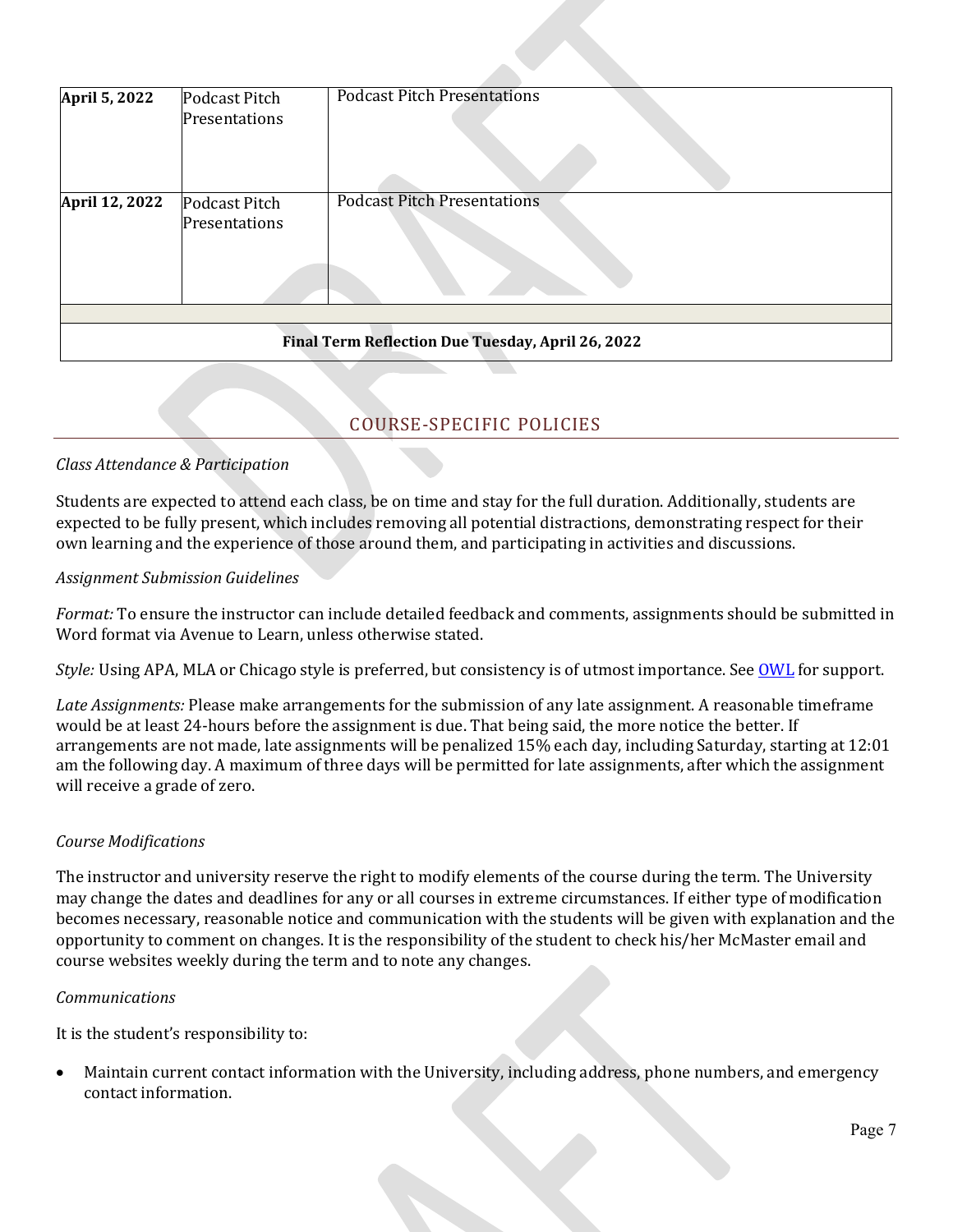- Use the University provided e-mail address or maintain a valid forwarding e-mail address.
- Regularly check the official University communications channels. Official University communications are considered received if sent by postal mail, by fax, or by e-mail to the student's designated primary e-mail account via their "@mcmaster.ca" alias.

### *Names and Pronouns*

If you go by a different name or pronoun than the one under which you are officially enrolled, please inform me. You may also use Zoom rename feature to incorporate your name and pronouns throughout live lecture environments. Students are expected to respectfully refer to each other by preferred names and pronouns.

### POLICIES

### *Academic Integrity*

You are expected to exhibit honesty and use ethical behaviour in all aspects of the learning process. Academic credentials you earn are rooted in principles of honesty and academic integrity. **It is your responsibility to understand what constitutes academic dishonesty.**

Academic dishonesty is to knowingly act or fail to act in a way that results or could result in unearned academic credit or advantage. This behaviour can result in serious consequences, e.g. the grade of zero on an assignment, loss of credit with a notation on the transcript (notation reads: "Grade of F assigned for academic dishonesty"), and/or suspension or expulsion from the university. For information on the various types of academic dishonesty please refer to the *Academic Integrity Policy*, located at https://secretariat.mcmaster.ca/university-policies-proceduresguidelines/

The following illustrates only three forms of academic dishonesty:

- plagiarism, e.g. the submission of work that is not one's own or for which other credit has been obtained.
- improper collaboration in group work.
- copying or using unauthorized aids in tests and examinations.

### *Authenticity/Plagiarism Detection*

*Some courses may* use a web-based service (Turnitin.com) to reveal authenticity and ownership of student submitted work. For courses using such software, students will be expected to submit their work electronically either directly to Turnitin.com or via an online learning platform (e.g. A2L, etc.) using plagiarism detection (a service supported by Turnitin.com) so it can be checked for academic dishonesty.

Students who do not wish their work to be submitted through the plagiarism detection software must inform the Instructor before the assignment is due. No penalty will be assigned to a student who does not submit work to the plagiarism detection software. **All submitted work is subject to normal verification that standards of academic integrity have been upheld** (e.g., on-line search, other software, etc.). For more details about McMaster's use of Turnitin.com please go to [www.mcmaster.ca/academicintegrity.](http://www.mcmaster.ca/academicintegrity)

### *Courses with an On-line Element*

*Some courses may* use on-line elements (e.g. e-mail, Avenue to Learn (A2L), LearnLink, web pages, capa, Moodle, ThinkingCap, etc.). Students should be aware that, when they access the electronic components of a course using these elements, private information such as first and last names, user names for the McMaster e-mail accounts, and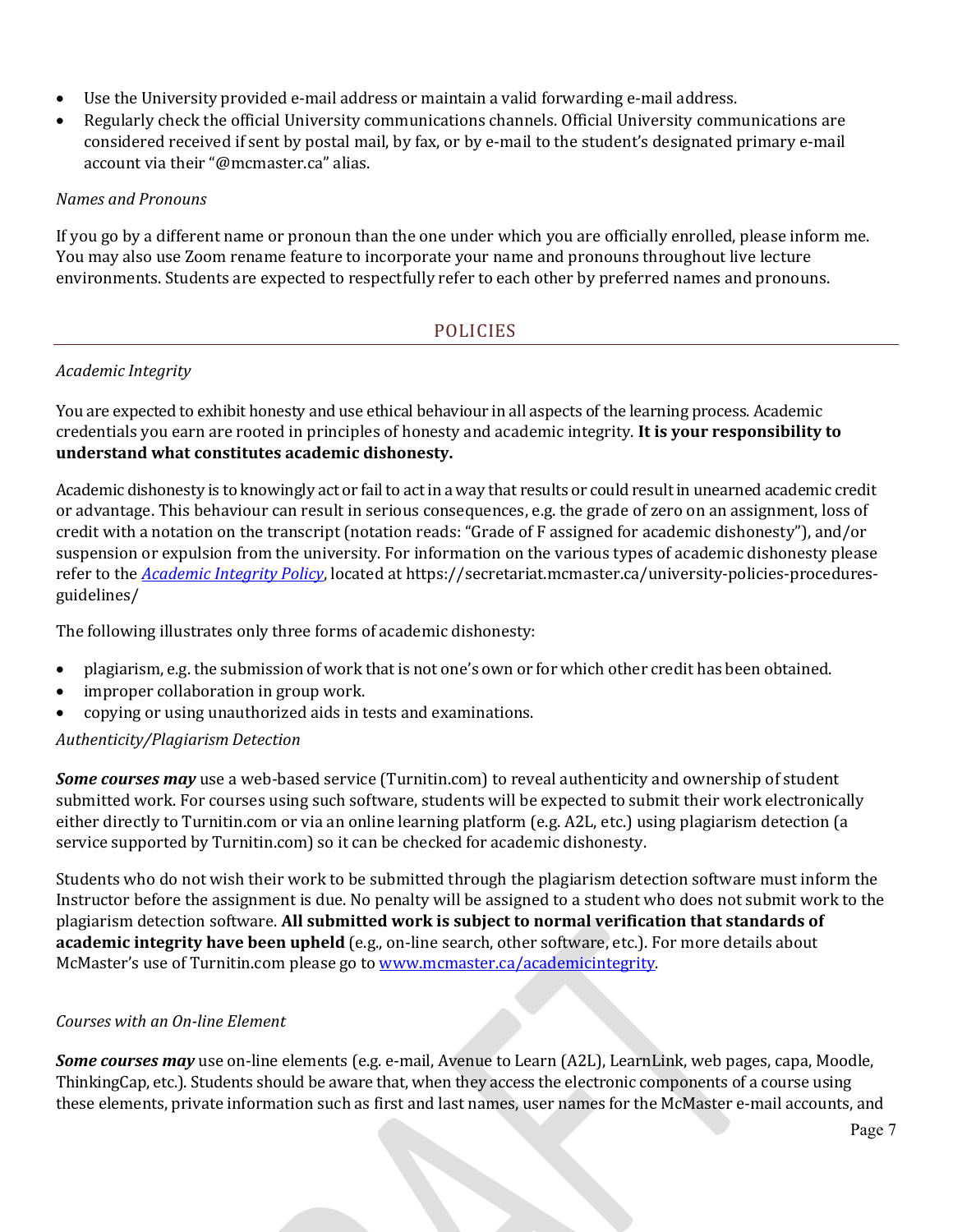program affiliation may become apparent to all other students in the same course. The available information is dependent on the technology used. Continuation in a course that uses on-line elements will be deemed consent to this disclosure. If you have any questions or concerns about such disclosure please discuss this with the course instructor.

#### *Online Proctoring*

**Some courses may** use online proctoring software for tests and exams. This software may require students to turn on their video camera, present identification, monitor and record their computer activities, and/or lock/restrict their browser or other applications/software during tests or exams. This software may be required to be installed before the test/exam begins.

#### *Conduct Expectations*

As a McMaster student, you have the right to experience, and the responsibility to demonstrate, respectful and dignified interactions within all of our living, learning and working communities. These expectations are described in the *Code of Student Rights & Responsibilities* (the "Code"). All students share the responsibility of maintaining a positive environment for the academic and personal growth of all McMaster community members, **whether in person or online**.

It is essential that students be mindful of their interactions online, as the Code remains in effect in virtual learning environments. The Code applies to any interactions that adversely affect, disrupt, or interfere with reasonable participation in University activities. Student disruptions or behaviours that interfere with university functions on online platforms (e.g. use of Avenue 2 Learn, WebEx or Zoom for delivery), will be taken very seriously and will be investigated. Outcomes may include restriction or removal of the involved students' access to these platforms.

### *Academic Accommodations of Students with Disabilities*

Students with disabilities who require academic accommodation must contact Student Accessibility Services (SAS) at 905-525-9140 ext. 28652 or [sas@mcmaster.ca](mailto:sas@mcmaster.ca) to make arrangements with a Program Coordinator. For further information, consult McMaster University's *Academic Accommodation of Students with Disabilities* policy.

### *Protection of Privacy Act (FIPPA)*

The Freedom of Information and Protection of Privacy Act (FIPPA) applies to universities. Instructors should take care to protect student names, student numbers, grades and all other personal information at all times. For example, the submission and return of assignments and the posting of grades must be done in a manner that ensures confidentiality - see <http://www.mcmaster.ca/univsec/fippa/fippa.cfm>

#### *Requests for Relief for Missed Academic Term Work*

McMaster Student Absence Form (MSAF): In the event of an absence for medical or other reasons, students should review and follow the Academic Regulation in the Undergraduate Calendar "Requests for Relief for Missed Academic Term Work".

*Academic Accommodations for Religious, Indigenous or Spiritual Observances (RISO)*